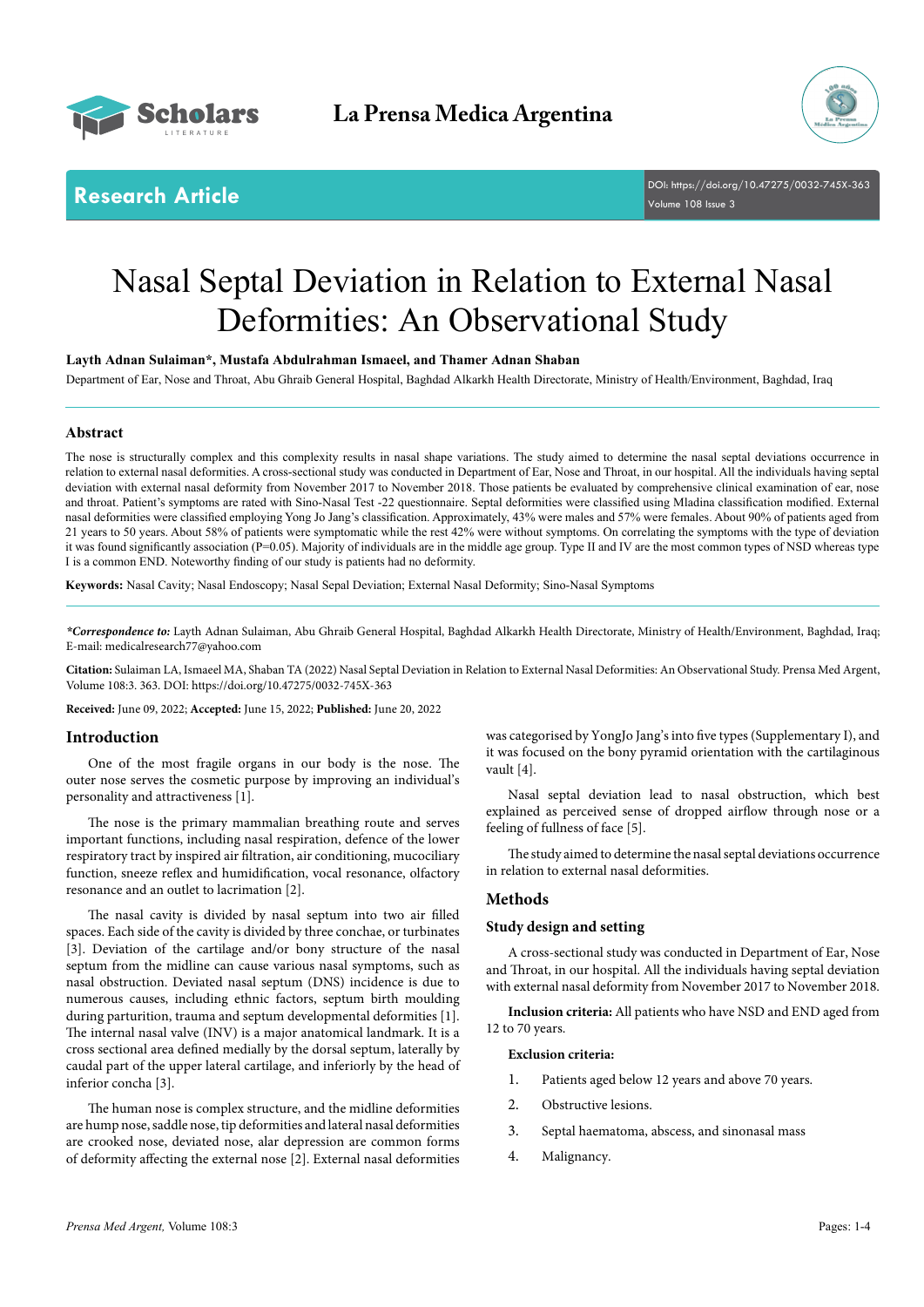

**Citation:** Sulaiman LA, Ismaeel MA, Shaban TA (2022) Nasal Septal Deviation in Relation to External Nasal Deformities: An Observational Study. Prensa Med Argent, Volume 108:3. 363. DOI: [https://doi.org/10.47275/0032-745X-3](https://doi.org/10.47275/0032-745X-363)63

|                                               | <b>No Trouble</b> |  | Very Mild Trouble   Mild or slight Trouble | <b>Moderate Trouble</b> |   | Severe Trouble Trouble as bad as it can be |
|-----------------------------------------------|-------------------|--|--------------------------------------------|-------------------------|---|--------------------------------------------|
| a) Wanting to blow your nose                  | $\mathbf{0}$      |  |                                            | 3                       |   |                                            |
| b) Blocked nose                               | 0                 |  |                                            |                         |   |                                            |
| c) Sneezing                                   | $\Omega$          |  |                                            |                         |   |                                            |
| d) Running nose                               | $\mathbf{0}$      |  |                                            | 3                       |   |                                            |
| e) Cough                                      | $\Omega$          |  |                                            | 3                       |   |                                            |
| f) Post nasal discharge                       | $\mathbf{0}$      |  | 2                                          | 3                       | 4 |                                            |
| g) Nasal discharge: Thick                     | 0                 |  |                                            | ٩                       |   |                                            |
| h) Ear fullness                               | $\Omega$          |  |                                            | 3                       |   |                                            |
| i) Dizziness                                  | $\Omega$          |  | 2                                          | 3                       |   |                                            |
| j) Ear ache                                   | $\Omega$          |  | 2                                          | 3                       |   |                                            |
| k) Facial pain or pressure                    | $\mathbf{0}$      |  | 2                                          | 3                       |   |                                            |
| I) Reduced sense of smell or Taste            | 0                 |  |                                            |                         |   |                                            |
| m) Difficulty to fall asleep                  | $\mathbf{0}$      |  |                                            |                         |   |                                            |
| n) Wakeup at night                            | $\mathbf{0}$      |  | 2                                          | 3                       |   |                                            |
| o) Reduced sleep at night                     | $\theta$          |  |                                            | 3                       |   |                                            |
| p) Tired on waking up                         | $\theta$          |  | 2                                          | 3                       |   |                                            |
| q) Fatigueness                                | $\Omega$          |  |                                            |                         |   |                                            |
| r) Reduction in productivity                  | $\theta$          |  |                                            |                         |   |                                            |
| s) Difficult to concentrate                   | $\mathbf{0}$      |  | 2                                          | 3                       |   |                                            |
| t) Frustrated or restlessness or irritability | $\mathbf{0}$      |  | 2                                          | 3                       |   |                                            |
| u) Feeling unhappy                            | $\mathbf{0}$      |  | 2                                          | 3                       |   |                                            |
| v) Feeling Embarrassed                        |                   |  |                                            |                         |   |                                            |

**Supplementary I:** Sino Nasal Test -22 questionnaire.



**Figure 1:** Mladina's classification of nasal septal. Mladina's classification of nasal septal (DNS).

Those patients be evaluated by comprehensive clinical examination of ear, nose and throat. Patient's symptoms are rated with Sino-Nasal Test -22 questionnaire (Supplementary II) [6]. Diagnostic nasal endoscopy applied to measure the angle of internal nasal valve with the nasal septum prior to surgery. X-ray for post nasal space was done. Septal deformities were classified using Mladina classification modified which classifies septal deformities into seven types (Supplementary III) [7]. In this classification Type I-VI are separate entities while Type VII is combination of Type I-VI. External nasal deformities were classified employing Yong Jo Jang's classification.

Type 1: Midline septum / mild deviations in vertical/horizontal

plane, which do not extend throughout the vertical length of the septum.

Type 2: Anterior vertical deviation.

Type 3: Posterior vertical deviation.

Type 4: 'S' septum – posterior to one side and anterior to other side.

Type 5: Horizontal spur on one side with or without high deviation to the opposite side.

Type 6: Type 5 with a deep groove on the concave side.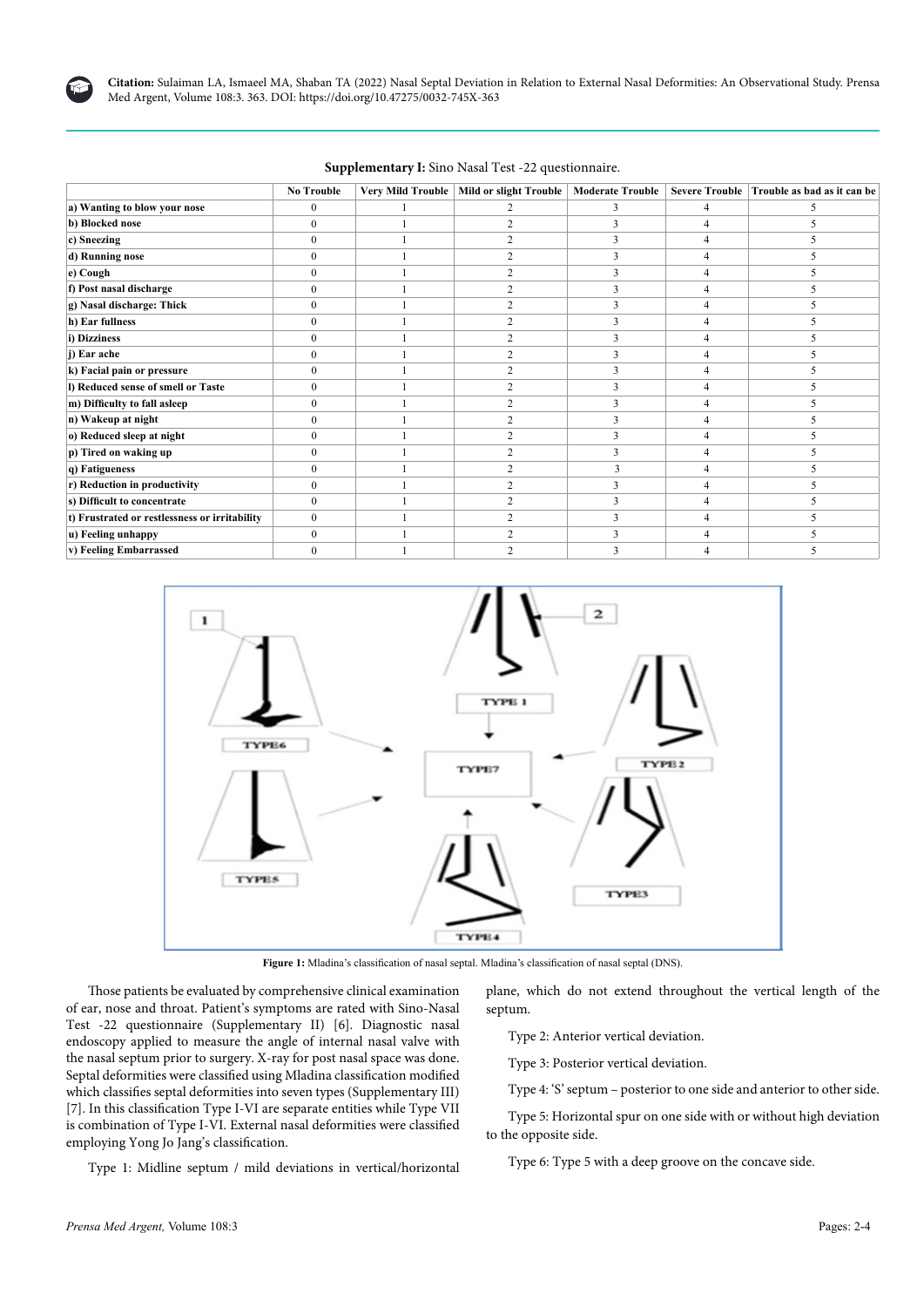





Type 1: Straight tilted bony pyramid with, tilted cartilaginous vault in the opposite direction. **Figure 2:** Yong Ju Jang's classification for external nasal deformity.

Type 2: Straight tilted bony pyramid with concavely / convexly bent cartilaginous vault.

Type 3: Straight bony pyramid with tilted cartilaginous vault.

Type 4: Straight bony pyramid with bent cartilaginous vault.

Type 5: Straight tilted bony pyramid & tilted cartilaginous dorsum in the same direction.

### **Statistical methods**

Statistical analysis be done with SPSS v 20 (IBM Inc., Chicago, IL, USA). Descriptive statistics consist of numbers, and percentages were measured. Mean, median, range, min, max, and SD for categorical data calculated. An association between variables assessed by Chi-square test. A two-sided P value of less than 0.05 was considered statistically significant.

# **Results**

A cross-sectional study involving 100 patients with END and NSD who were referred to the ENT department. Approximately, 43% were males and 57% were females. About 90% of patients aged from 21 years to 50 years (Table 1). About 58% of patients were symptomatic while the rest 42% were without symptoms (Table 2). Incidence of type of END and NSD were listed in (Table 3). On correlating the symptoms with the type of deviation it was found significantly association (P=0.05).

# **Discussion**

Physiological studies showed that both nasal airflow and nasal resistance are substantially regulated by this complex issue [8]. Even small deformities in this area may transform into significant increases

| <b>Table 1:</b> Gender and age distribution. |  |
|----------------------------------------------|--|
|----------------------------------------------|--|

|                    |           | No. (%) |
|--------------------|-----------|---------|
| Gender             | Male      | 43(43)  |
|                    | Female    | 57(57)  |
| Age groups (Years) | $12 - 20$ | 7(7)    |
|                    | $21 - 30$ | 30(30)  |
|                    | $31-40$   | 32(32)  |
|                    | $41 - 50$ | 28(28)  |
|                    | 51-60     | 3(3)    |

| <b>Table 2:</b> Distribution of patients according to symptoms. |  |
|-----------------------------------------------------------------|--|
|                                                                 |  |

| <b>Examination</b> | No. (%) |
|--------------------|---------|
| Symptomatic        | 58 (58) |
| No symptoms        | 42 (42) |

| <b>Table 3:</b> Distribution of patients according to type of NSD and END. |  |  |
|----------------------------------------------------------------------------|--|--|
|                                                                            |  |  |

| <b>Type of NSD</b> | No. $(\%)$ | <b>Type of END</b> | No. (%) | P value |
|--------------------|------------|--------------------|---------|---------|
|                    | 3          | No                 | 40      | 0.05    |
| П                  | 25         |                    | 20      |         |
| пΙ                 | 10         | П                  | 11      |         |
| ĭV                 | 25         | Ш                  | 15      |         |
| V                  | 10         | IV                 | 5       |         |
| vl                 | 12         | V                  | 9       |         |
| VI                 | 15         | -                  |         |         |

in inspiratory resistance, thereby compromising the subject's efficiency especially during physical effort, and sometimes causing sleep disturbances [7].

Previously, many authors have attempted to make and evolve a classification for NSD and associated END. A classification with etiological correlation simply divided nasal septum into anterior cartilaginous deviation and combined (cartilaginous and bony) septal deformity [1].

Approximately, 43% were males and 57% were females. About 90% of patients aged from 21 years to 50 years. In several other studies, mean age of 31.5 years [4], 37 years [9], 33.5 years [10] has been reported. These findings by different authors are in keeping with our findings. In this study male to female ratio of 1.7:1 has been observed Ratio of 1.8:1 [6] and 2.2:1 [7] have been reported. Preponderance in males can be reasoned out by the fact that most common etiology of deviated nasal septum is traumatic which occur more frequently in males [11].

About 58% of patients were symptomatic while the rest 42% were without symptoms. In Guyuron et al study [10] found that nasal obstruction (71%), nasal discharge (41%), headache (20%) sneezing (15% and epistaxis (3%) were the symptoms in cases of NSD in order of their frequency.

The incidence between END and NSD were correlating significantly (P=0.05). Type II and IV were the most common deviations in 25%. In contrast to our findings, Janardhan et al. [7] found Type V (45%), as the most common septal deviation. In the present study, END type I was common (20%), and forty-patients have no deformity. In one of the previous studies [4], Type I deformity accounted for, maximum 24 patients (32%) of their series were noted thus endorsing our observation.

On correlating nasal septal deviation with external nasal deformity, observed that Type I, III and V septal deviation were not associated with any external deformity. It is largely because deviations in this type are localized deviation and are not strong enough to pull the nasal dorsum to create external nasal deformity. Type II septal deviation were seen most commonly with Type III external deformity (Tilt of cartilaginous vault keeping the bony pyramid central). It can be cogently argued that Type II septal deviation is a vertical cartilaginous deviation that can pull the mid dorsum without tilting bony pyramid [1].

Type IV septal deviation is an 'S' shaped anterior cartilaginous and